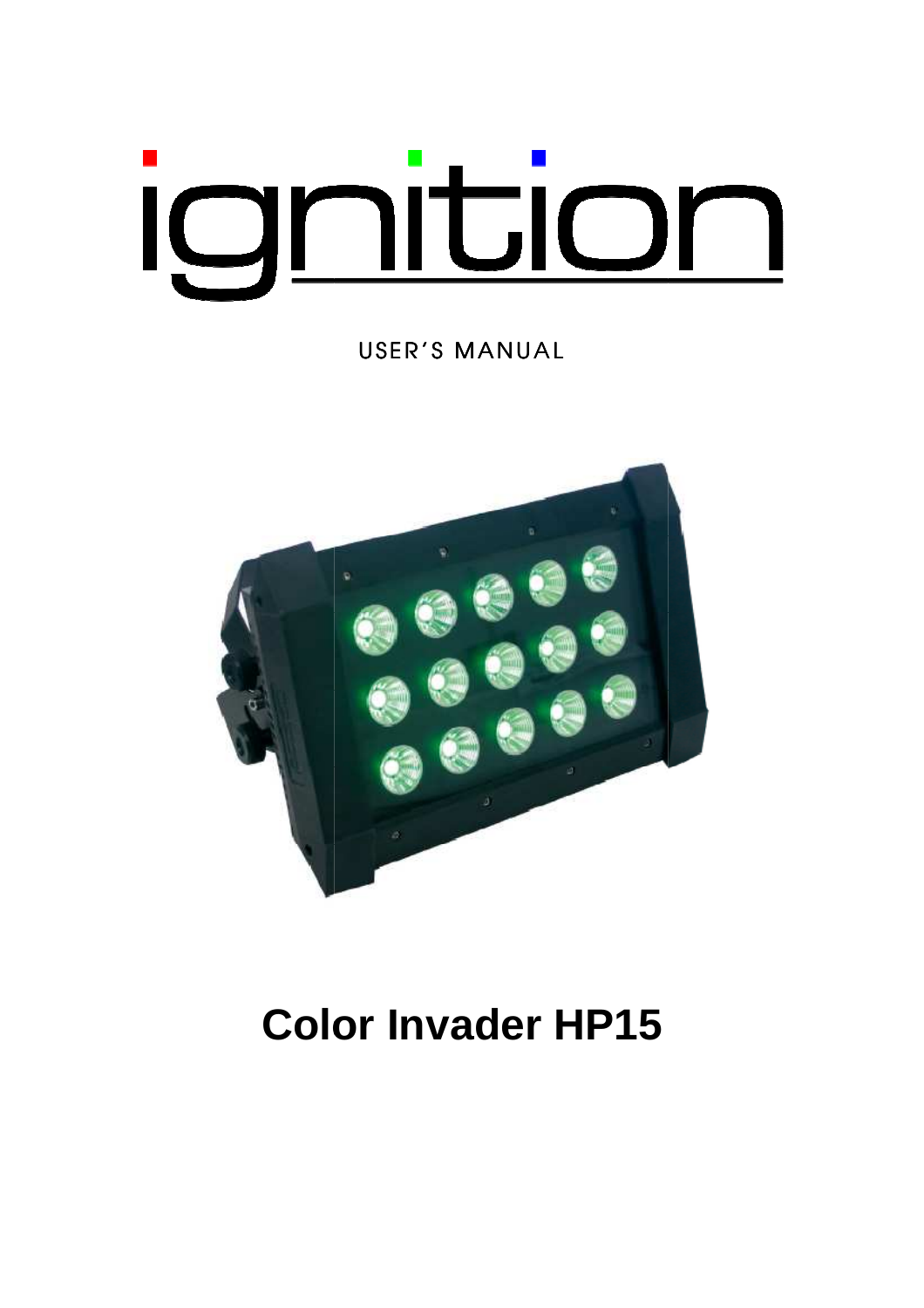

### Table of contents

| 4.1. |  |
|------|--|
| 4.2. |  |
| 4.3. |  |
| 4.4. |  |
|      |  |
|      |  |
|      |  |
|      |  |
|      |  |
|      |  |
|      |  |
|      |  |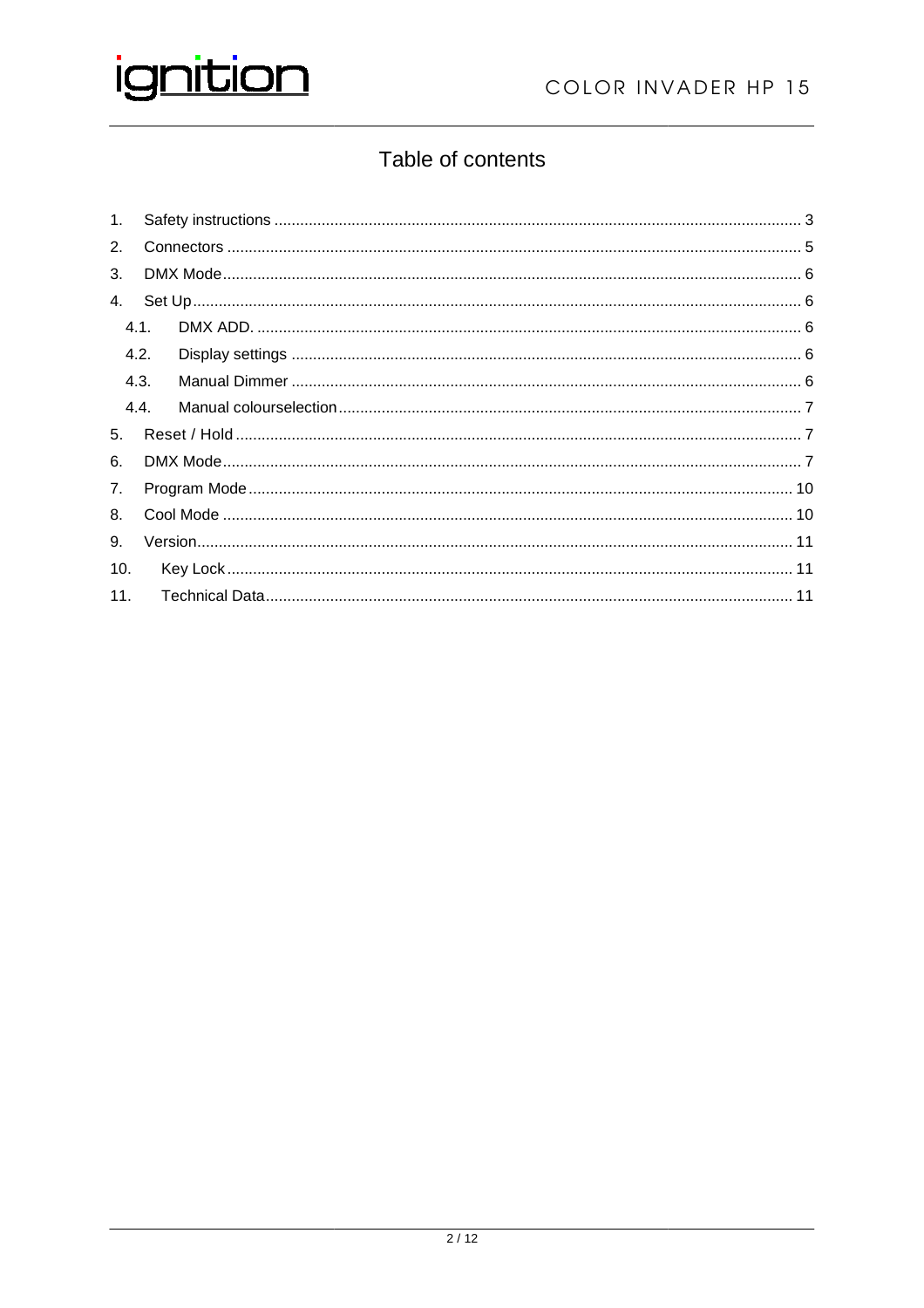#### **1. Safety instructions**

#### **FOR SAFE AND EFFICIENT OPERATION**

Be careful with heat and extreme temperature. Avoid exposing it to direct rays of the sun or near a heating appliance. Not put it in a temperature bellow -25 $\mathcal{C}$ , or exceeding 45 $\mathcal{C}$ .

Keep away from sources of hum and noise Such as transformer motor, tuner, TV set and amplifier.

To avoid placing on un-stable location Select a level and stable location to avoid vibration.

Do not use chemicals or volatile liquids for cleaning Use a clean dry cloth to wipe off the dust, or a wet soft cloth for stubborn dirt. stable location<br>
r volatile liquids for cleaning<br>
r volatile liquids for cleaning<br>
wipe off the dust, or a wet soft cloth for stubborn dirt.<br>
ales agency immediately<br>
nove the power plug soon, and contact with an engineer

If out of work, contact sales agency immediately

Any troubles arose, remove the power plug soon, and contact with an engineer for repairing, do not open the cabinet by yourself, it might result a danger of electric shock.

Take care with the power cable

Never pull the power cable to remove the plug from the receptacle, be sure

to hold the plug. When not using the player for an extended period of time

be sure to disconnect the plug from the receptacle.

#### **1.1 Overhead Rigging**

This Item must be built in a way that it can hold 10 times more of its weight for 1 hour without causing any damages.

The installation must be secured with a secondary safety attachment. The safety attachment has to be constructed in a way that no part of the installation can fall down When rigging, de-rigging or servicing the fixture staying in the area below the installation place, on bridges, under high working places and other endangered areas is forbidden. Before taking the device in operation, the installation must be approved by an expert. The operator has to make sure that safety-relating and machine-technical<br>approved by a skilled person once a year. approved by a skilled person once a year. de-rigging or servicing the fixture staying in the area below the installation<br>es, under high working places and other endangered areas is forbidden.<br>he device in operation, the installation must be approved by an expert.<br>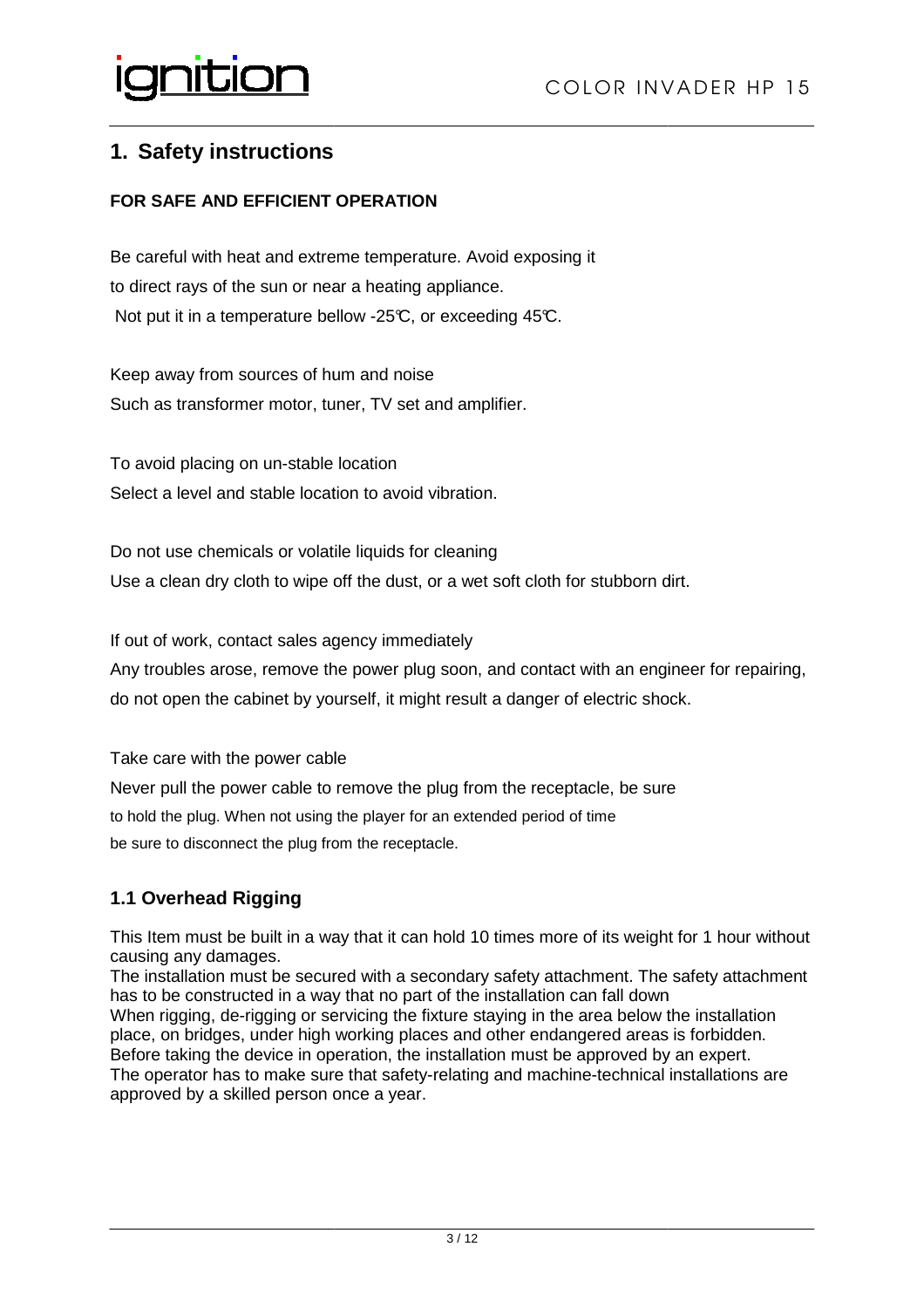

#### Procedure:

The Device must be installed outside areas where persons may walk by or be seated.

IMPORTANT! OVERHEAD RIGGING REQUIRES EXTENSIVE EXPERIENCE, including (but not limited to) calculating working load limits, installation material being used, and periodic safety inspection of all installation material and the projector. If you lack these qualifications, do not attempt the installation yourself, but instead use a professional structural rigger. Improper installation can result in bodily injury and/or damage to property. working load limits, installation material being used, and<br>
linstallation material and the projector. If you lack these<br>
he installation yourself, but instead use a professional<br>
allation can result in bodily injury and/or

Use only professional trussing systems if the Item shall be lowered from the ceiling or high joists. Never let the Device swing freely in a room.

Caution: Overhead Items may cause serious injuries when crashing down!! If there is concern about the safety then DO NOT INSTALL the Device!!!!

#### **DANGER OF FIRE!**

When installing the device, make sure there is no highly-inflammable Material (decoration articles, etc.) within a distance of min. 0.5 m.

Mount the projector with the mounting-bracket to your trussing system using an appropriate clamp.

For overhead use, always install a safety-rope that can hold at least 12 times the weight of the fixture. You must only use safety-ropes with quick links with screw cap. Pull the safety rope through the hole in the mounting-bracket and over the trussing system or a safe fixation spot. Insert the end in the quick link and tighten the safety screw.

The maximum drop distance must never exceed 20 cm.

A safety rope which already held the strain of a crash or which is defective must not be used again. bracket and over the tr<br>d tighten the safety scr<br>er exceed 20 cm.<br>train of a crash or whic<br>the mounting-bracket<br>t time, the installation h<br>mded!! Every person th<br>voltage and frequency

Adjust the desired inclination-angle via the mounting-bracket and tighten the fixation screws.

#### **DANGER TO LIFE!**

Before taking into operation for the first time, the installation has to be approved by an expert!

#### **1.2. Power Connection**

!! CAUTION !!

Never leave this device running unattended!! Every person that is involved with this Item has to be qualified!!

Connect item with the main plug. The voltage and frequency must exactly be the same as stated on the device. The power plug must always be inserted without force.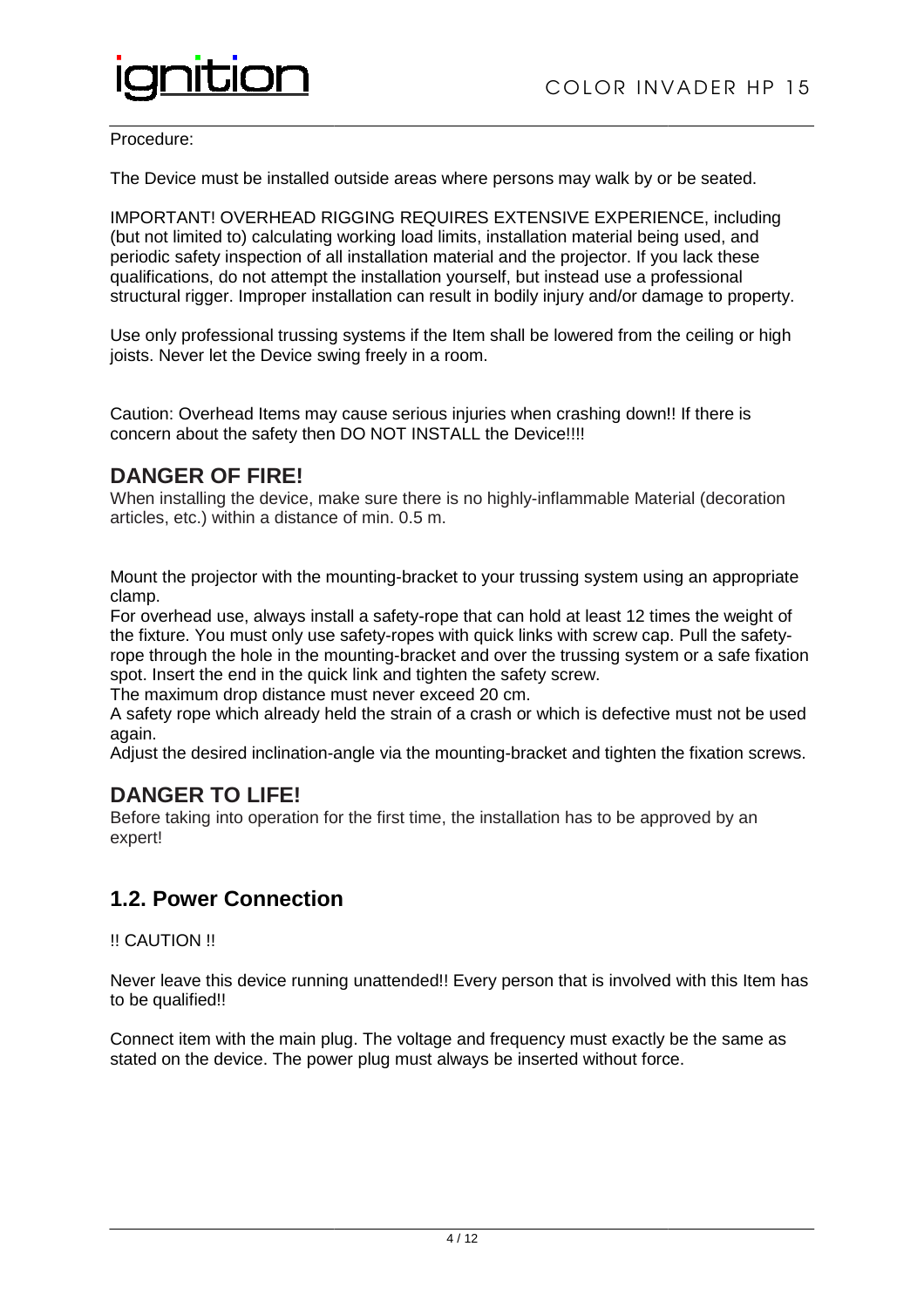#### **1.3 Cleaning and Maintenance**

Please make sure that safety-relating and machine-technical installations are inspected by a skilled person once a year. ase make sure that safety-relating and machine-technical installations are inspected t<br>ed person once a year.<br>1. Make sure before installing that all screws are tightly connected and not corroded<br>2. There must be no de

- 1. Make sure before installing that all screws are tightly connected and not corroded.
- 
- 3. No damages must be showed on the power supply cables, material fatigue and sediments.

If the device is going to be cleaned, please use moist, lint free cloths. Never use alcohol or solvents!!

The cooling fan must be cleaned monthly!

To clean the interior of the device please use a vacuum cleaner or an air jet.

We recommend cleaning the lenses weekly to keep the light output as long as possible.

| A<br>٨<br>٨ |  |
|-------------|--|
|             |  |
|             |  |
|             |  |

#### **2. Connectors**

- 1) Display shows all relevant information and the menu
- 2) Buttons There 3 buttons: Up, Down and Menu
- 3) Connectors Here are the IP65 connectors for power and DMX
- 4) Bracket This is the holding bracket to mount the color invader HP15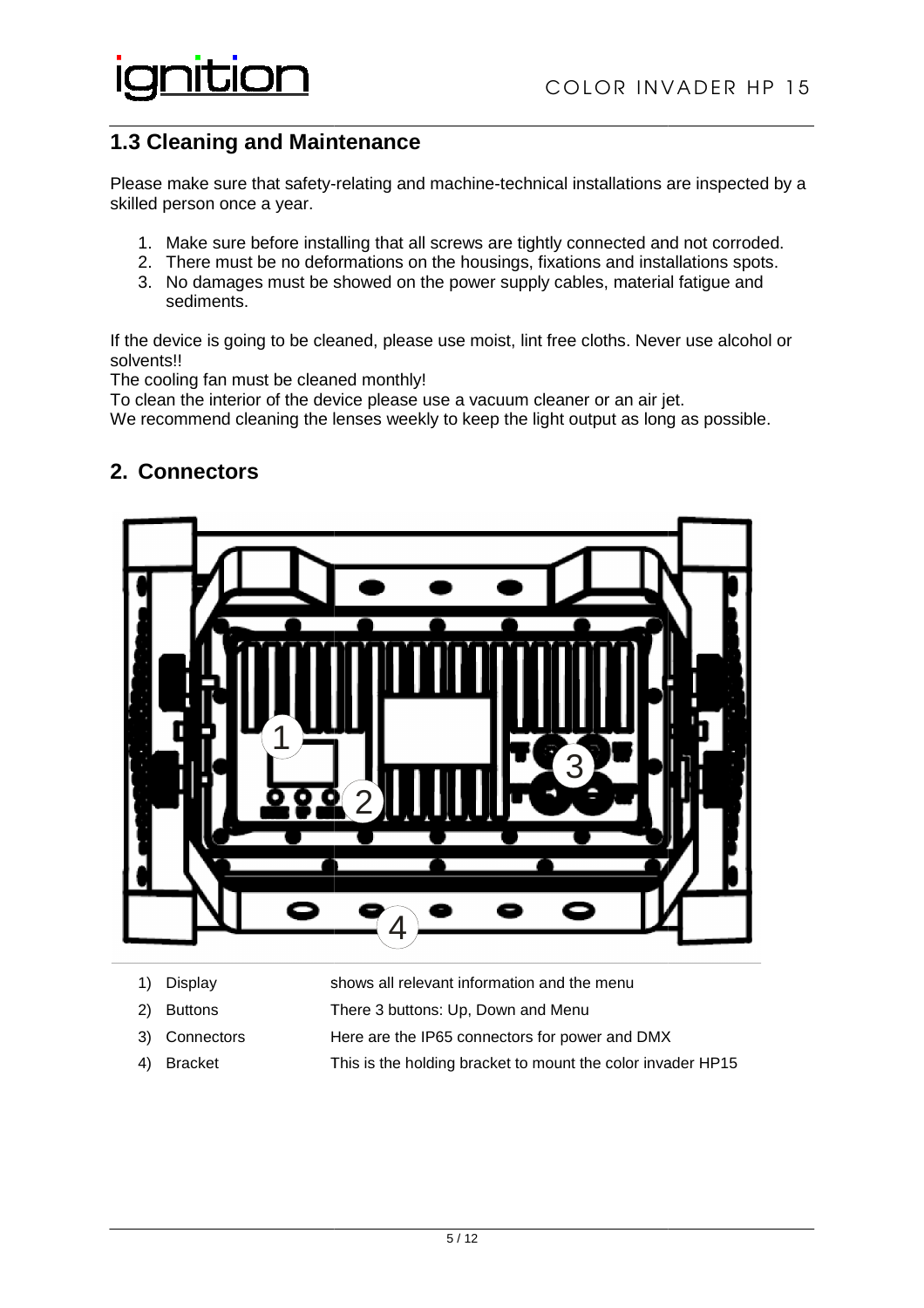#### **3. DMX Mode**

You are able to work with the fixtures in 3 different modes

**DMX Mode** – in this Mode its possible to control via DMX Controller .

**Program Mode** – in thsi mode you can use the built in programs

**Speed Mode** – in this mode you can adjust the program speed.

**Sound Mode** – in this mode the fixture reacts to sound impulse.

#### **4. Set Up**

#### **4.1. DMX ADD.**



Defines the DMX start address

#### **4.2. Display settings**



Display shows the temperature of the board in °C. When temperature is above  $70\textdegree C$ , the output rating will reduce down to 30%, until the temperature falls back to 70°C . That's to protect the LED and give it a long lifetime he board in ℃. When the<br>tput rating will\_reduce dow<br>ck to 70℃ . That's to proted<br>ut in manuel or DMX mode

#### **4.3. Manual Dimmer**



Manuel dimming 0-100%

This setting overwrites every other setting like the max output in manuel or DMX mode and the built in programs.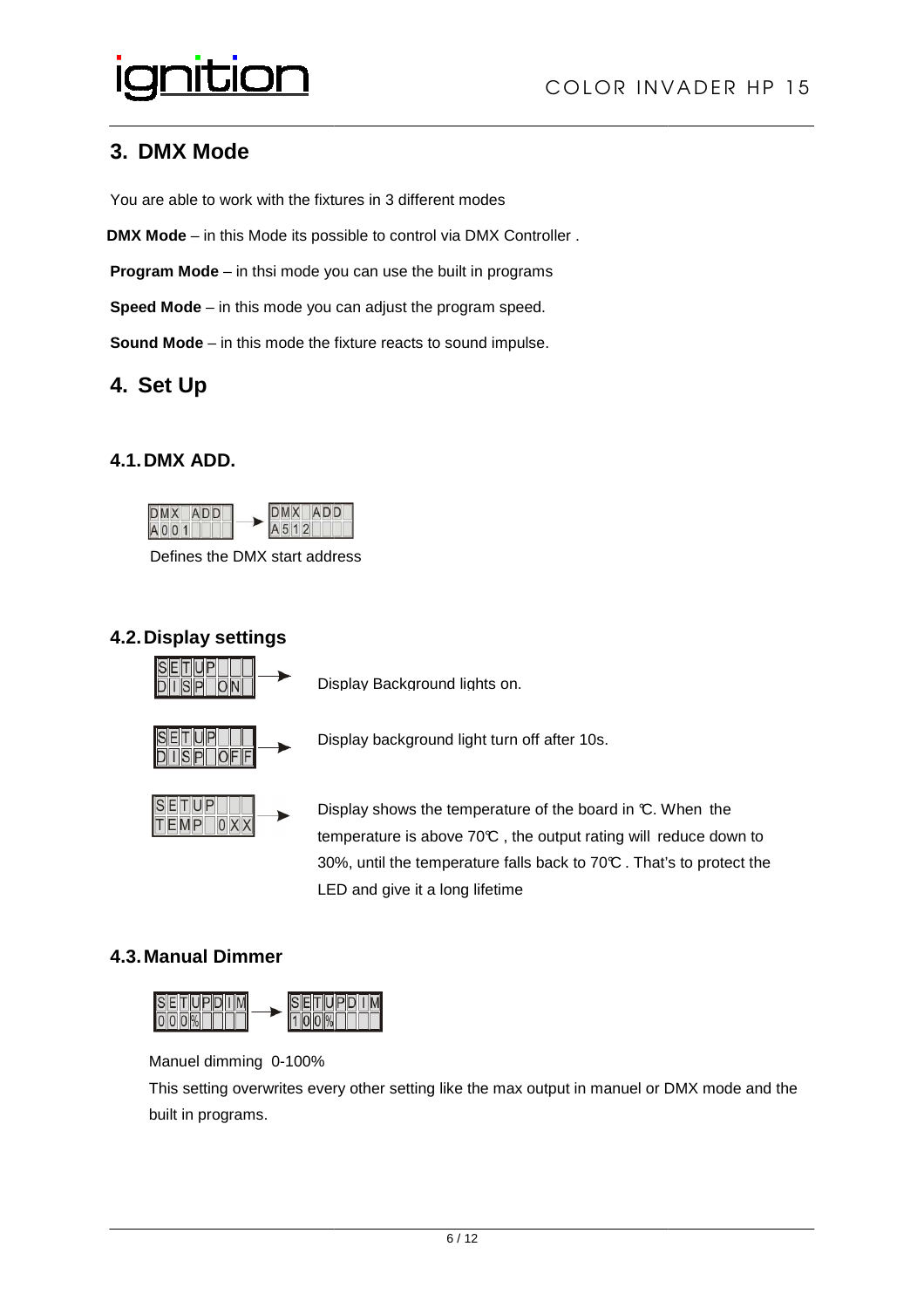

#### **4.4. Manual colourselection**



Determines the maximum intensity of the colour red 0 % - 100%. This setting overwrites every other setting like the max output in manual or DMX mode and the built in programs.



Determines the maximum intensity of the colour green 0 % - 100%. This setting overwrites every other setting like the max output in manual or DMX mode and the built in programs.



Determines the maximum intensity of the colour blue 0 % - 100%. This setting overwrites every other setting like the max output in manual or DMX mode and the built in programs. In the manual or DMX mode and the built in programs.<br>The maity of the colour green 0 % - 100%. This setting ove<br>ut in manual or DMX mode and the built in programs.<br>The manual or DMX mode and the built in programs.<br>This set

#### **5. Reset / Hold**



If you push and hold +/- for more than 3 sek., the SETUPDIM will do a reset.

#### **6. DMX Mode**

**DMX Mode:** (Display blink, if there is no DMX signal)

 Connect the signal out of you controller with the IP65 DMX-in plug on the fixture On the IP65 DMX-out you can connect other DMX controllable fixtures.

| DMX MODE 1 |  |
|------------|--|
|            |  |

| Chanel   Value |           | <b>Function</b>                                        |
|----------------|-----------|--------------------------------------------------------|
|                | $0 - 255$ | $0 = \text{Off}$ , 1-255 = different colourmacros (36) |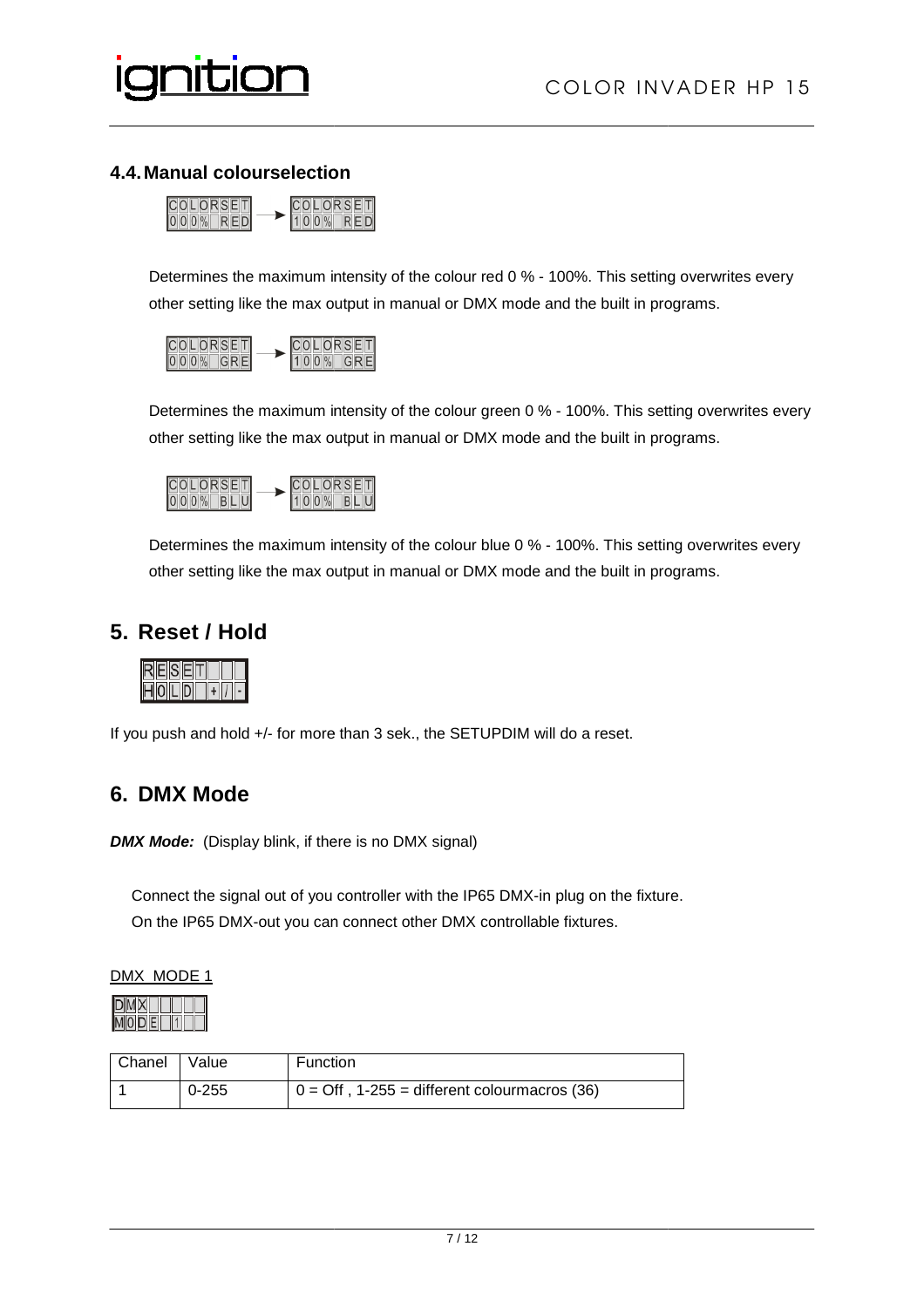

#### DMX MODE 2

| r. |
|----|
|    |
|    |

|  | Chanel   Value   Function                              |
|--|--------------------------------------------------------|
|  |                                                        |
|  | $0-255$   0 = Off, 1-255 = different colourmacros (36) |
|  | $0-255$   0 = off, 1-255 = Dimmer 1-100%               |

#### DMX MODE 3

 $\begin{array}{|c|c|c|c|}\n\hline\nDMX & & & \\
\hline\nM0D & & & \\
\hline\n\end{array}$ 

| Chanel | Value     | <b>Function</b>                                 |
|--------|-----------|-------------------------------------------------|
|        | $0 - 255$ | $RED: 0 = OFF, 1-255 = DIMMER 1-100\% OUTPUT$   |
|        | $0 - 255$ | $GREEN: 0 = OFF, 1-255 = DIMMER 1-100\% OUTPUT$ |
|        | $0 - 255$ | BLUE: 0 = OFF, 1-255 = DIMMER 1-100% OUTPUT     |

#### DMX MODE 4

 $\begin{array}{|c|c|c|c|}\n\hline\nDMX & & & \\
\hline\nM 0 D E & 4 & \\\hline\n\end{array}$ 

| Chanel | Value     | <b>Function</b>                                 |
|--------|-----------|-------------------------------------------------|
|        | $0 - 255$ | $RED: 0 = OFF$ , 1-255 = DIMMER 1-100% OUTPUT   |
| 2      | $0 - 255$ | GREEN: $0 =$ OFF, 1-255 = DIMMER 1-100% OUTPUT  |
| 3      | $0 - 255$ | BLUE: 0 = OFF, 1-255 = DIMMER 1-100% OUTPUT     |
|        | $0 - 255$ | STROBE: $0-15 =$ OFF, $16-255 = 1$ Hz - $12$ Hz |
|        | $0 - 255$ | MASTER: $0 =$ OFF, 1-255 = DIMMER 1-100% OUTPUT |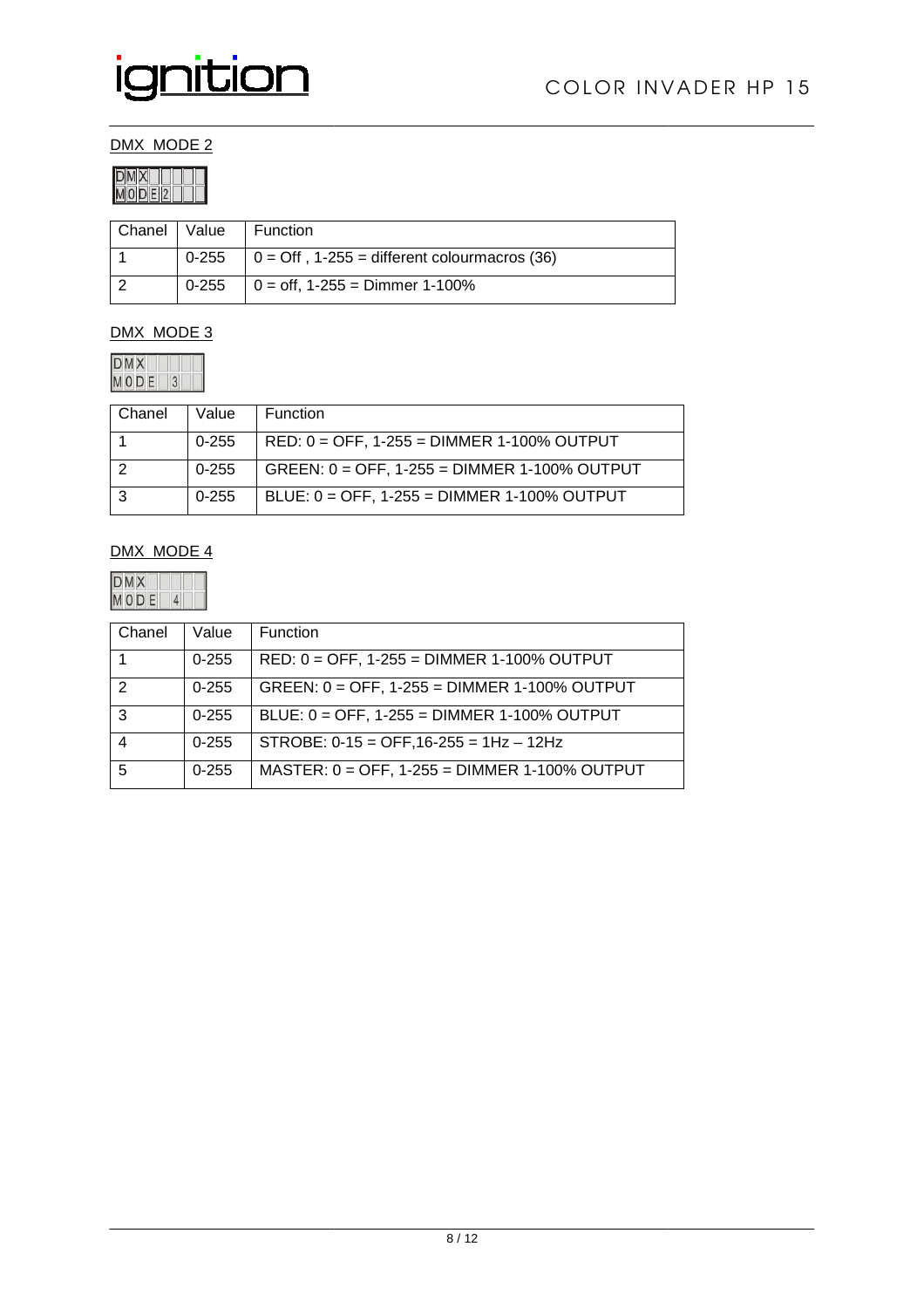#### DMX MODE 5

| ı              |  |
|----------------|--|
| <b>IN</b><br>٠ |  |

| Chanel               | Value     | Function                                         |
|----------------------|-----------|--------------------------------------------------|
| 1                    | $0 - 255$ | RED: 0 = OFF, 1-255 = DIMMER 1-100% OUTPUT       |
| $\overline{2}$       | $0 - 255$ | GREEN: 0 = OFF, 1-255 = DIMMER 1-100% OUTPUT     |
| 3                    | $0 - 255$ | BLUE: 0 = OFF, 1-255 = DIMMER 1-100% OUTPUT      |
| 4                    | $0 - 255$ | STROBE: $0-15 =$ OFF, $16-255 = 1$ Hz - $12$ Hz  |
| 5                    | $0 - 255$ | MASTER: 0 = OFF, 1-255 = DIMMER 1-100% OUTPUT    |
|                      |           | Special functions                                |
|                      |           | $0-31$ = Inactiv                                 |
|                      |           | $32-63$ = Automatic Dimming (upwards)            |
|                      |           | 64-95 = Automatic Dimming (downwards)            |
| 6                    | $0 - 255$ | 96-127 = Automatic Dimming (upwards / downwards) |
|                      |           | 128-159 = Automatic colourchase                  |
|                      |           | 160-191 = coincidence colour chase, 3 colours    |
|                      |           | 192-223= coincidence colour chase, 7 colours     |
|                      |           | 224-255= start music control                     |
| $\overline{7}$       | $0 - 255$ | Speed (CH6=32 - 223) slow to fast                |
|                      |           |                                                  |
|                      |           |                                                  |
| DMX MODE 6           |           |                                                  |
| <b>DMX</b><br>10 D E | 6         |                                                  |
| Chanel               | Value     | Fuction                                          |
| $\mathbf{1}$         | $0 - 255$ | RED: $0 =$ OFF, 1-255 = DIMMER 1-100% OUTPUT     |

#### DMX MODE 6

| <b>IDMX</b> |       |  |  |
|-------------|-------|--|--|
|             | M O D |  |  |

| Chanel         | Value     | Fuction                                                |
|----------------|-----------|--------------------------------------------------------|
| 1              | $0 - 255$ | $RED: 0 = OFF$ , 1-255 = DIMMER 1-100% OUTPUT          |
| $\overline{2}$ | $0 - 255$ | GREEN: $0 =$ OFF, 1-255 = DIMMER 1-100% OUTPUT         |
| 3              | $0 - 255$ | BLUE: 0 = OFF, 1-255 = DIMMER 1-100% OUTPUT            |
| 4              | $0 - 255$ | $0 = \text{Off}$ , 1-255 = different colourmacros (36) |
| 5              | $0 - 255$ | $STROBE: 0-15 = OFF, 16-255 PULSE, SLOW – FAST$        |
|                |           | Special functions                                      |
|                |           | $0-31$ = Inactiv                                       |
|                |           | $32-63$ = Automatic Dimming (upwards)                  |
| 6              | $0 - 255$ | $64-95$ = Automatic Dimming (downwards)                |
|                |           | 96-127 = Automatic Dimming (upwards / downwards)       |
|                |           | $128-159$ = Automatic colourchase                      |
|                |           | $160-191$ = coincidence colour chase, 3 colours        |
| $\overline{7}$ | $0 - 255$ | $MASTER: 0 = OFF, 1-255 = DIMMER 1-100\% OUTPUT$       |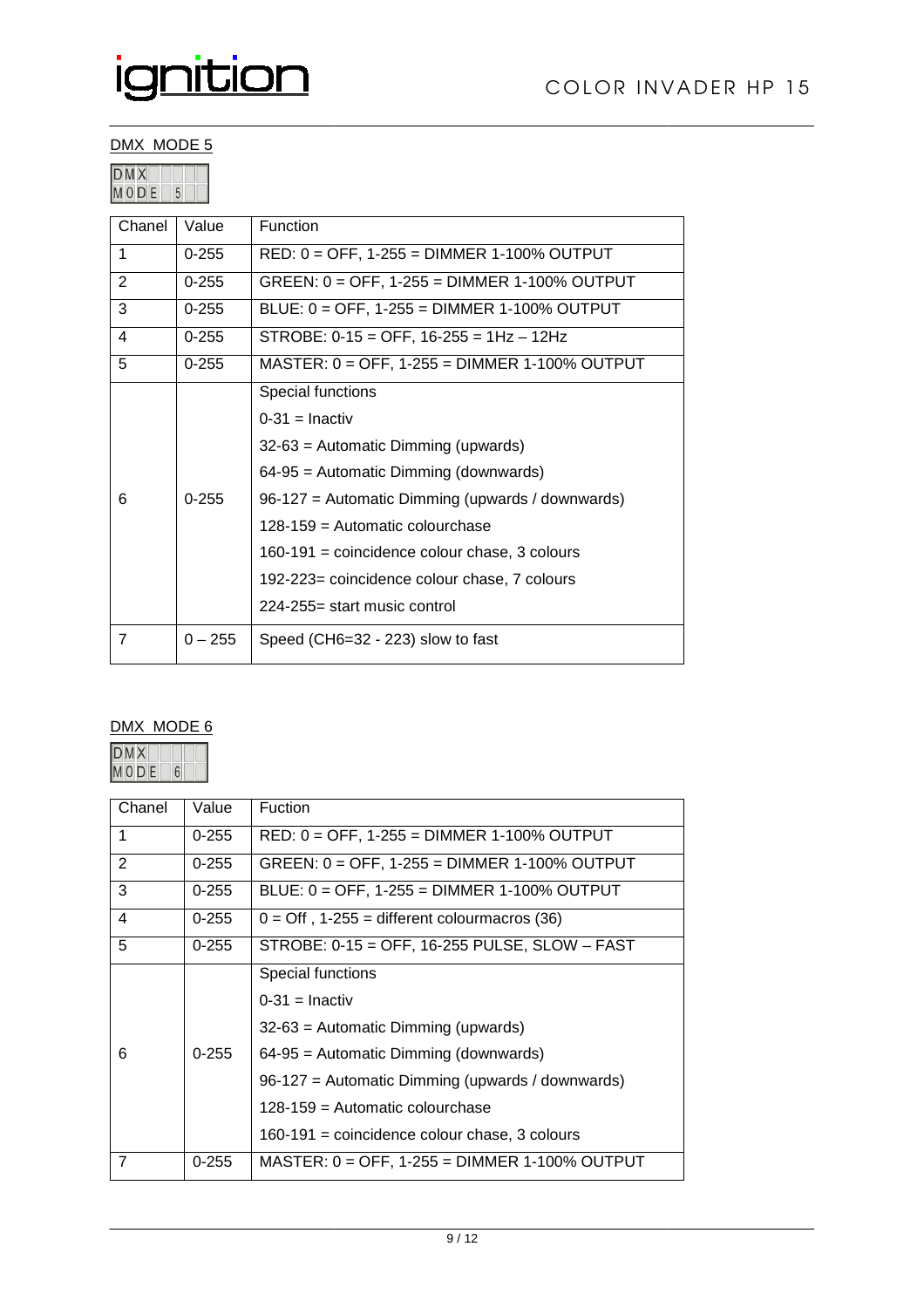

▶

#### **DMX SLAVE**



The unit is controlled by the master unit

#### **7. Program Mode**

| Program | Function                            |
|---------|-------------------------------------|
| 001     | Colourchase Sequenz 1 (3 colours)   |
| 002     | Colourchase I Sequenz 1 (7 colours) |
| 003     | Colourjunction (3 colour)           |
| 004     | Colourjunction (7 colour)           |
| 005     | Strobe Program (3 colours)          |
| 006     | Colourchange Sequenz 2 (3 coulors)  |
| 007     | Colourchange Sequenz 2 (7 coulors)  |
| 008     | Colourchange (6 colours)            |

#### **Speed mode**

| Value                 | <b>Fuction</b>                        |  |  |  |
|-----------------------|---------------------------------------|--|--|--|
| $000 \rightarrow 031$ | Programspeed                          |  |  |  |
|                       | $000 =$ STOP, 001-031<br>slow<br>fast |  |  |  |

#### **Sound mode**

| Value                    | Function                                           |
|--------------------------|----------------------------------------------------|
| 000<br>$\rightarrow$ 031 | Sound sensitivity                                  |
|                          | $000 =$ OFF, 001-031<br>$\blacksquare$ high<br>low |

## **8. Cool Mode**



The Device is set to a maximum dimmer value of 70%. The fan starts up when the device temperature exceeds 70°C. Additional the leds will be dimmed down, to help the device cooling itself.



exceeds 70℃. Additional the leds will be dimmed down, to help the device cooling itself.<br>COOLMODE<br>REGULIATE exceeds 48°C. When the temperature exceeds 60°C the leds will be dimmed down.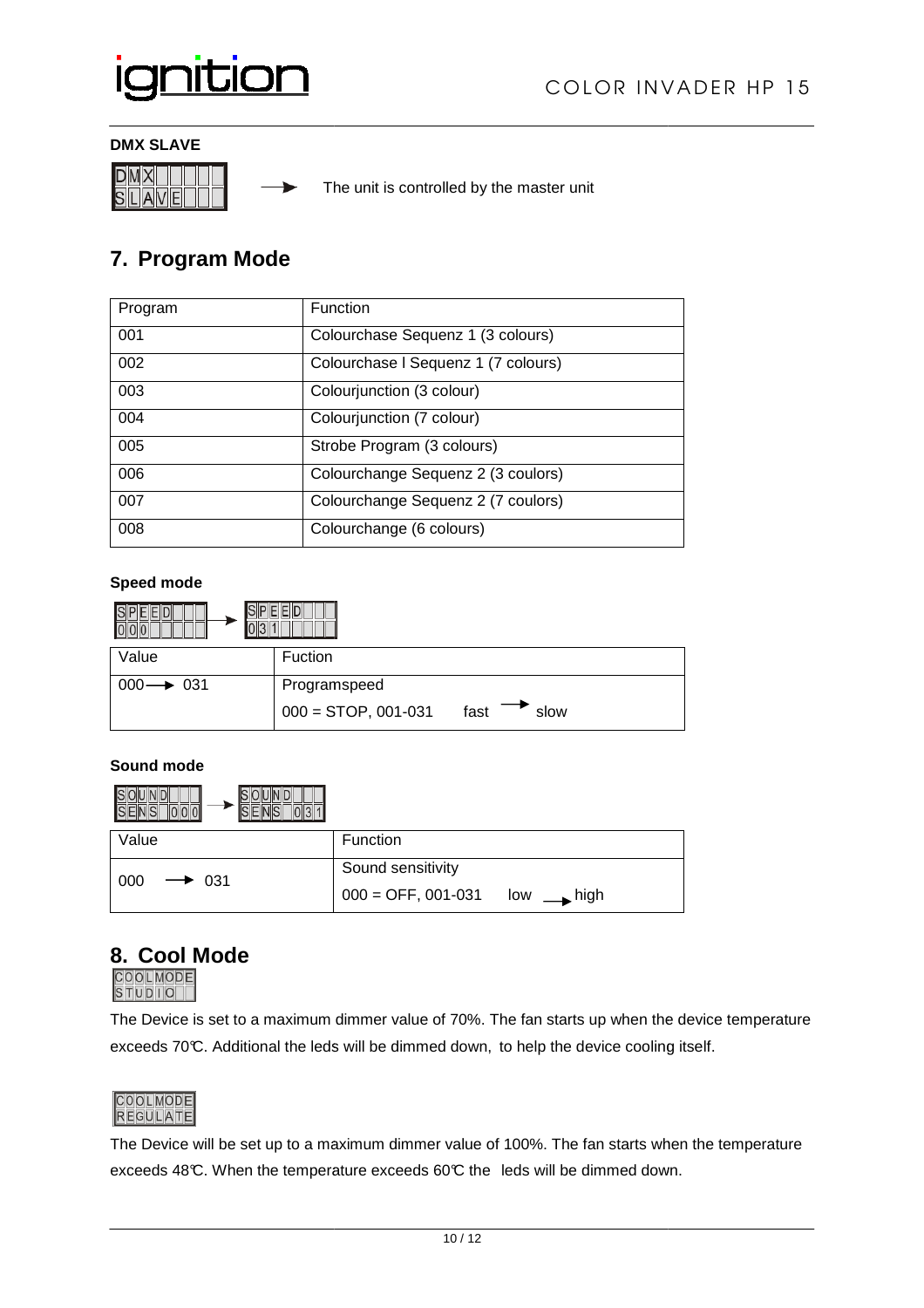

COOLMODE<br>POWER

The device will be set up to a maximum dimmer value of 100%. The fan runs continuously. If the temperature exceeds 70°C the leds will be dimmed do wn.

## **9. Version**<br>**MERSHON**

 $1 - 30 - 01P$ 

Shows the actual installed software version.

| 10.      | <b>Key Lock</b> |
|----------|-----------------|
| KEY LOCK |                 |

 Stops the key lock function. That means the buttons are always free for working.



la Santa Santa Santa Santa Santa Santa Santa Santa Santa Santa Santa Santa Santa Santa Santa Santa Santa Santa Starts the key lock, after 10s of no action at the buttons.



Starts the key lock, after 10s of no action at the buttons.<br>Starts the key lock, after 10s of no action at the buttons.

To shut down the key lock, tob a able to work on the buttons, you should push and hold the buttons UP and DOWN for 2s. Now the key lock is released.

| - |  |  |
|---|--|--|

#### **11. Technical Data**

| Beam angle               | Ca 40 <sup>°+</sup> via reflector |
|--------------------------|-----------------------------------|
| <b>LED</b>               | 15 x 15W 3in1 (RGB)               |
| Ambient temperature      | $-25C - +45C$                     |
| Housing protection class | <b>IP65</b>                       |
| Power supply             | AC 100V-240V / 50/60Hz            |
| Power consumption        | Max 300 W                         |
| Measurements (L x W x H) | 420 x 295 x 205mm                 |
| Weight                   | 15,8 Kg                           |

**Please note: Every information is subject to change without prior notice. 18.11.2011 ©**